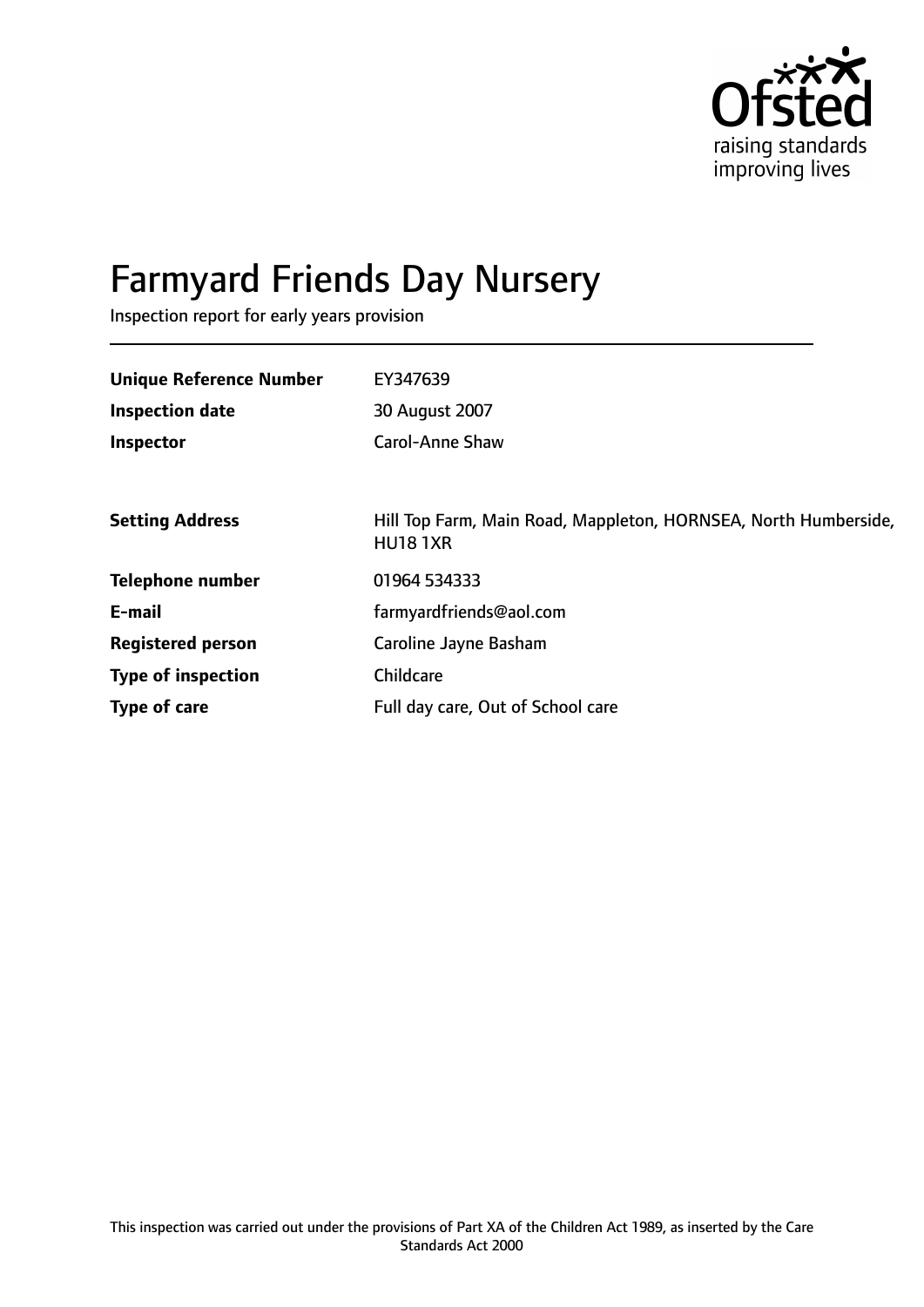## **ABOUT THIS INSPECTION**

The purpose of this inspection is to assure government, parents and the public of the quality of childcare and, if applicable, of nursery education. The inspection was carried out under Part XA Children Act 1989 as introduced by the Care Standards Act 2000 and, where nursery education is provided, under Schedule 26 of the School Standards and Framework Act 1998.

This report details the main strengths and any areas for improvement identified during the inspection. The judgements included in the report are made in relation to the outcomes for children set out in the Children Act 2004; the National Standards for under 8s day care and childminding; and, where nursery education is provided, the *Curriculum guidance for the foundation stage.*

The report includes information on any complaints about the childcare provision which Ofsted has received since the last inspection or registration or 1 April 2004 whichever is the later.

## **The key inspection judgements and what they mean**

*Outstanding: this aspect of the provision is of exceptionally high quality Good: this aspect of the provision is strong Satisfactory: this aspect of the provision is sound Inadequate: this aspect of the provision is not good enough*

For more information about early years inspections, please see the booklet *Are you ready for your inspection?* which is available from Ofsted's website: *www.ofsted.gov.uk.*

## **THE QUALITY AND STANDARDS OF THE CARE**

On the basis of the evidence collected on this inspection:

The quality and standards of the care are good. The registered person meets the National Standards for under 8s day care and childminding.

## **WHAT SORT OF SETTING IS IT?**

Farmyard friends Day Nursery was registered in 2007. It is a privately owned provision. It operates in a self-contained unit in the village of Mappleton. The nursery is situated on a working farm. Children have the use of a large playroom which is divided to meet the needs of the different ages. Outside is an enclosed play area with safety surface and grass area.

A maximum of 21 children may attend the nursery at any one time. There are currently 51 children attending, of these, six are over five years old. Children attend mainly on a part time basis. The nursery is open each weekday from 07.45 until 18.00 all year round, with the exception of bank holidays and the week between Christmas and new year.

There are six qualified staff employed; of these, five have a Level 3 qualification and one a Level 2 qualification. There is a driver employed to help with transporting children. Transport is available for the local Aldborough and Sigglesthorne schools.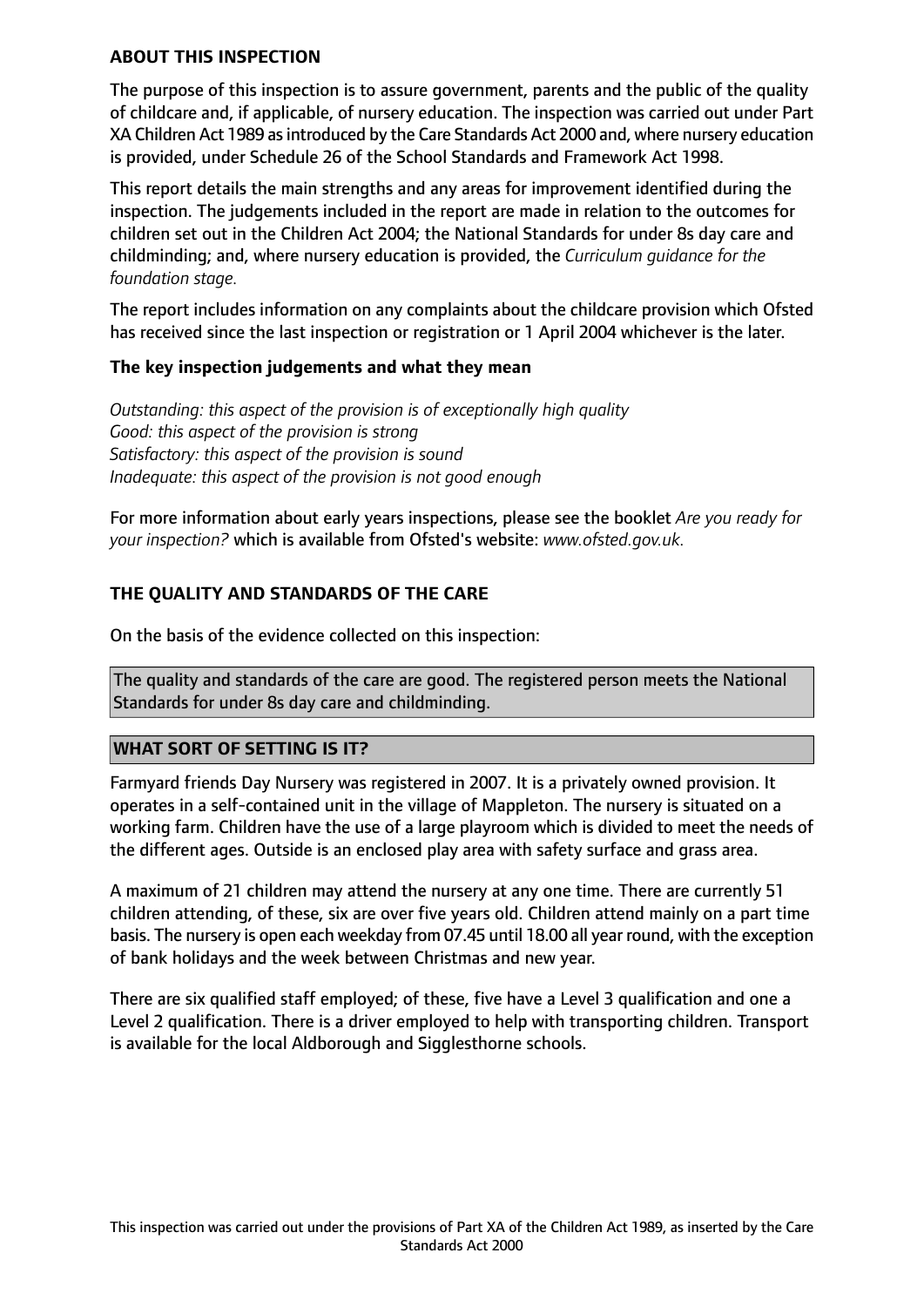## **Helping children to be healthy**

The provision is good.

Children demonstrate a positive attitude to their well-being. The staff work to the clear policies and procedures in place which meet the children's physical, nutritional and health needs. They provide the children with good guidance and support, children gain a good understanding of hygiene and become increasingly independent in their personal care. The older children are confident in accessing the facilities, for example, washing hands before snack time and after creative activities. Children develop their independence in personal care and are becoming aware of the importance of a healthy lifestyle.

Children have very good opportunities to extend and develop their physical control in the well organised daily indoor and outdoor experiences. This is supported by the staff having a very good awareness of individual children's development through observations and assessments. They have a good understanding of how children develop physically. They encourage and support children to try out new skills and build on what they can do. The children are confident and are able to set their own limits within the safe environment. The older children are developing a positive attitude to physical exercise. They enjoy using the outdoor area with its changing challenges. Children use the outside area to effectively support their learning, accessing a wide range of play activities linked to the curriculum.

Children have a good range of healthy optionsthroughout the day; they enjoy a choice of fruits at snack time. Lunch is a very social occasion with their packed lunches served in small groups. The younger children eat in their own area to ensure individual children's routines are followed. Older children have a very good understanding of why they eat healthy foods and how it relates to their bodies. Effective liaison with parents ensures children's individual dietary needs are fully met. Good attention is paid to managing children's medical needs.

## **Protecting children from harm or neglect and helping them stay safe**

The provision is good.

Risks of accidental injury to children are minimised because staff are vigilant and use comprehensive risk assessment systems to reduce potential hazards. The children learn about protecting themselves, for example, when visiting the farm animals they are very aware of the dangers of farm machinery and the requirement to wash their hands correctly.

Children access a wide range of good quality, safe and suitable toys, resources and equipment, all very appropriate to their age and stage of development. The equipment is suitably set out to enable children to make choices. Compromises have been made due to the limitation of available space. There is no domestic style furniture in the baby area, limiting children's normal life experiences.

Children are very well protected by staff, who all have a good understanding of protecting children and work to the child protection policies and procedures. All staff have attended training, are fully aware of their responsibilities relating to safeguarding children and give priority to children's welfare.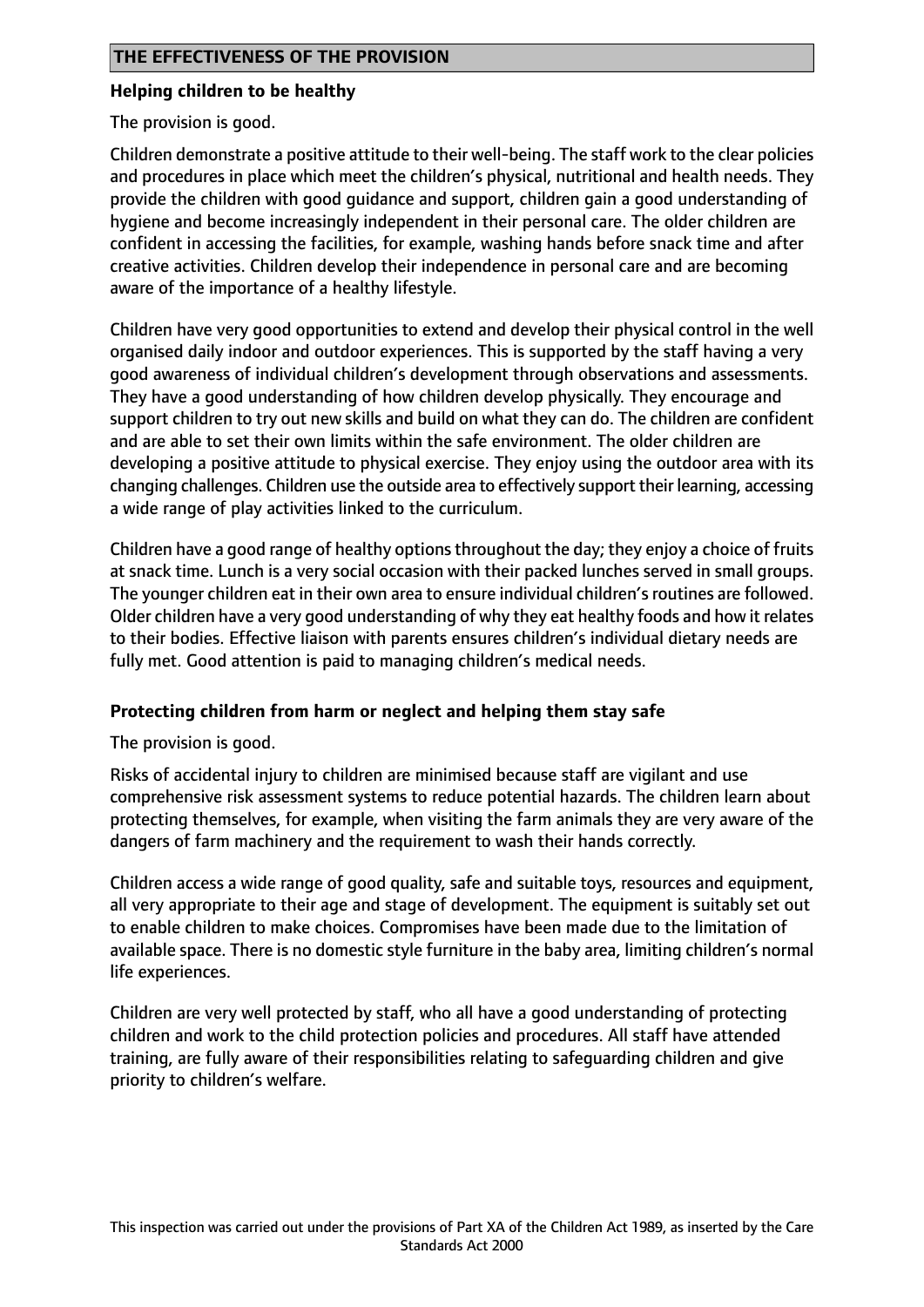## **Helping children achieve well and enjoy what they do**

The provision is good.

Children are settled and happy in their surroundings. They enjoy their time at the nursery. Children develop well because staff are confident and skilled, using their knowledge and understanding to promote children's development. Staff are motivated and interested in the children as individuals. The good staff ratios enable children to have lots of adult support.

The children arrive happy and eager to participate, they part from their parents and happily wave goodbye and settle to play. The use of key workers who know the children well and are sensitive to their individual needs is working effectively. The close and caring relationships are increasing children's trust and help them develop confidence and build self-esteem. Early communication skills are well supported through good adult–child interactions. Children are beginning to make sense of the world and express their ideas through lots of different planned activities and free play that supports children's learning.

There is a positive bond and appropriate physical contact between the younger children and staff, which increases children's well-being and sense of self. There are opportunities for the children to express their ideas and be involved with a wide variety of activities and experiences. The children enjoy the many play activities and explore paints, textures, music and songs. Overall, this provides the children with an environment which promotes development and good care. The nursery progresses the development of the under threes in a systematic way. Assessments of children's progress are completed; these are linked to the 'Birth to three matters' framework and used for planning.

The staff have a sound knowledge of how children learn and use the Foundation Stage to ensure all areas of children's learning are developed through play. They plan and provide an interesting curriculum for the children. The activities are well organised and supported with relevant resources and equipment. A good range of teaching methods are used; this ensures children learn across all areas of the curriculum. Children are motivated, confident, self-assured and keen to participate. This is promoted by staff's enthusiasm and interest in them. Children work well together and follow simple rules to support sharing and safety. The more able children assist others in accessing resources, helping with coats and tidying away the equipment and resources.

They use their creative play to demonstrate their sense of the world around them. There are very good displays of the children's work showing a variety of resources and methods used by them, such as collage, models and free painting. Children communicate and express themselves very well, both with each other, staff and visiting adults. They are developing their language and thinking skills as well as confidence and independence. They use resources for mark making in their play and learn to recognise letters through displays, labelling and books. Children are gaining confidence in their mathematical language. They use numbers and solve simple problems in their everyday activities. They learn sequencing through patterns and observing the life of animals.

Physical skills are extended and supported with good access to outside play opportunities, use of music and movement, access to instruments and ability to use a wide variety of tools and resources. Children explore and investigate their surroundings through a variety of activities, for example, looking after the plants, growing seeds, feeding the animals and collecting eggs. Children access resources to support their understanding of technology; they are confident computer users.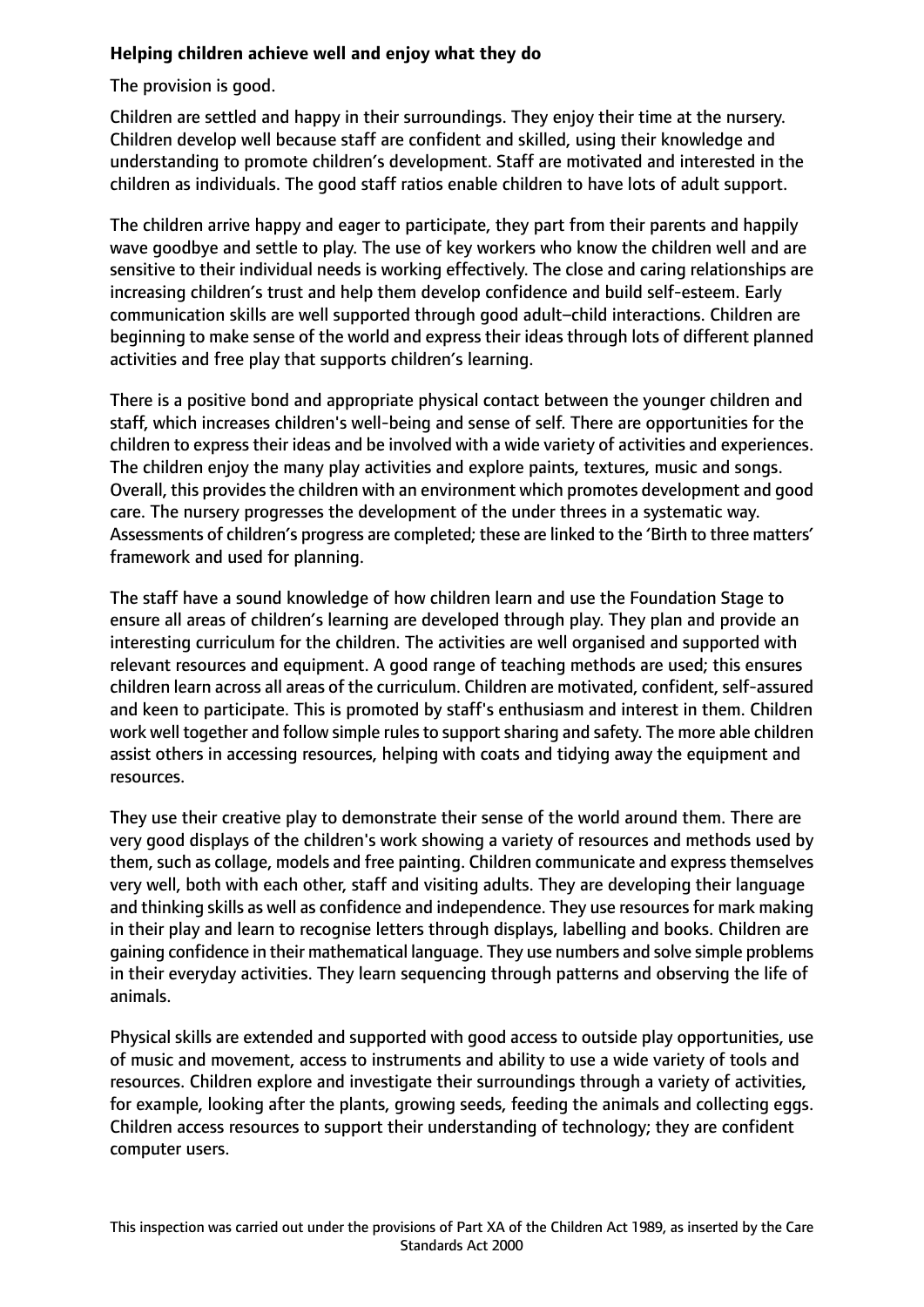The formal assessment of the older children's learning lacks detail. The assessments are not used fully to plan effectively for the children's next steps in their learning. This limits the challenge for the children to extend their knowledge and skills.

## **Helping children make a positive contribution**

The provision is good.

Parents and children are welcomed to the setting. The staff value children's individuality and respect parents' views and contribution to the care provided. Younger children's home routines are fully discussed and staff support parents effectively. The children's behaviour is very good; the staff show a consistent and caring approach to managing behaviour. The older children follow simple rules and know the routines and boundaries in place. Children share and show respect for others, they take turns and show good manners, saying please and thank you. They learn to negotiate and take responsibility for their own behaviour. The older children support the younger children.

Children have very good opportunities to learn about the world around them through visits, topics and resources that promote diversity in all areas. Their own and other cultures are supported with a good range of activities and resources.

The partnership with parents is very good. The key worker system provides parents with a consistent contact on a daily basis. The very good partnership with parents contributes significantly to children's well-being in the group. Parents' views are sought through discussion on a regular basis throughout the time their children attend. Effective systems are in place to ensure all parents are kept informed of how their child is progressing in their development and learning. Children benefit from the involvement of parents in projects and topics, which contributes to their good health, development and learning.

## **Organisation**

The organisation is good.

Children's care is enhanced by the efficient management of the setting. The good organisation of the nursery provides a welcoming environment for children to play and learn. There is a wide range of very suitable policies and procedures in place to support the management of the nursery. The premises in all areas are planned to support and promote children's development and learning. All families are supported and individual children's care needs are followed. The staff ratios ensure children have good support, allowing children to experience the many interesting and different activities throughout the day. The use of time, space and resources enhances children's learning in all areas.

Children benefit from the staff having a sound knowledge of how children learn. Detailed procedures are in place for induction and the ongoing training of staff. They have a commitment to improvement and personal development; this underpins the care and welfare of the children in the setting. The staff show enthusiasm and work as a team to ensure the provision meets the needs of all the children who attend.

Overall, the provision meets the needs of the range of the children for whom it provides.